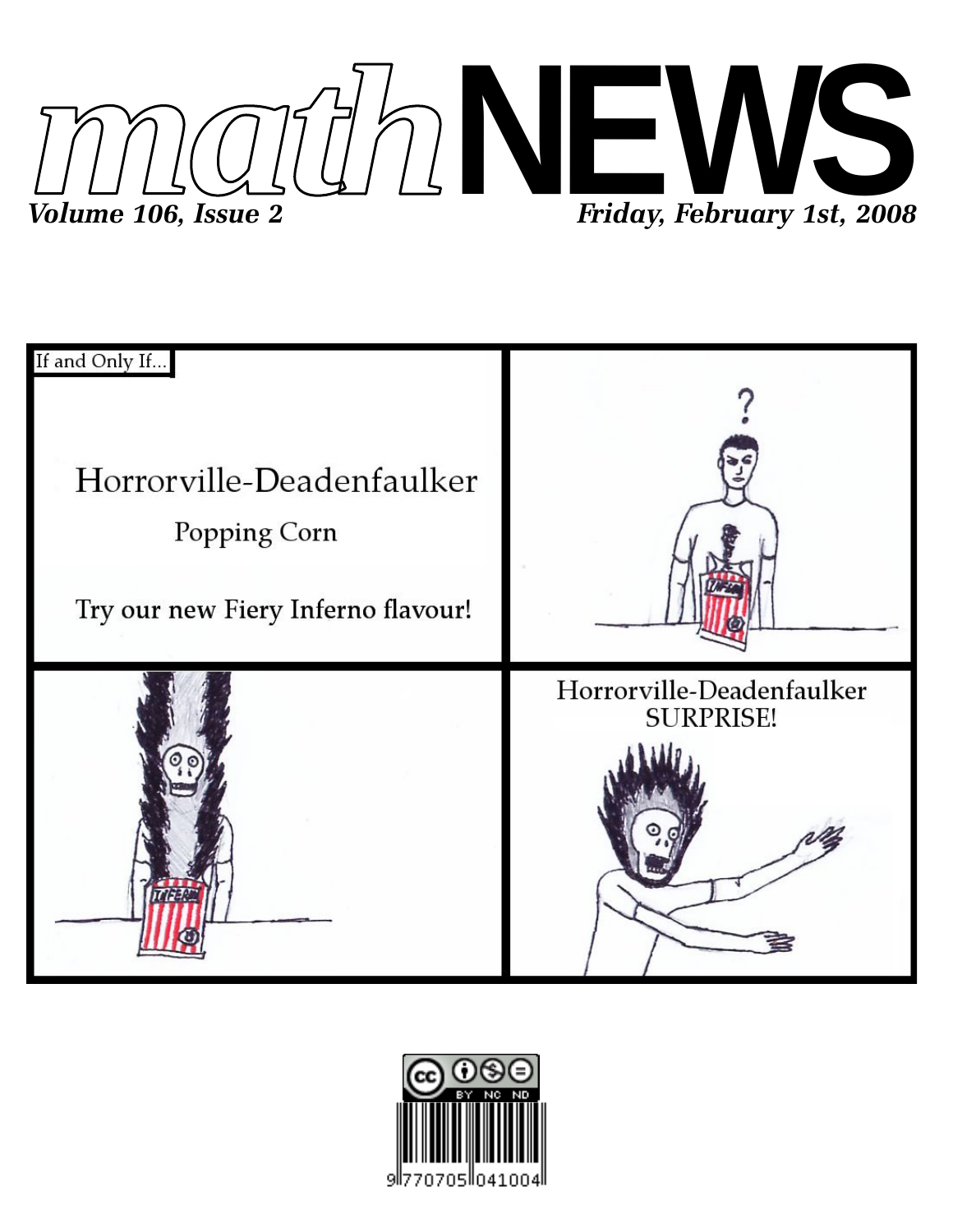# *look***AHEAD**

| mathNEWS                        |                                                   |  |  |  |  |  |  |  |
|---------------------------------|---------------------------------------------------|--|--|--|--|--|--|--|
| February 1                      | mathNEWS Issue 2 is uniformly distrib<br>uted     |  |  |  |  |  |  |  |
| February 11                     | mathNEWS Production Night #3                      |  |  |  |  |  |  |  |
| February 15                     | mathNEWS Issue 3 is exponentially dis<br>tributed |  |  |  |  |  |  |  |
| Feds                            |                                                   |  |  |  |  |  |  |  |
| February 12-14                  | <b>Feds Elections</b>                             |  |  |  |  |  |  |  |
| <b>CECS</b>                     |                                                   |  |  |  |  |  |  |  |
| Main group interviews ongoing   |                                                   |  |  |  |  |  |  |  |
|                                 | For upcoming career services workshops see:       |  |  |  |  |  |  |  |
| www.careerservices.uwaterloo.ca |                                                   |  |  |  |  |  |  |  |
|                                 | For employer Information sessions see:            |  |  |  |  |  |  |  |
|                                 | www.cecs.uwaterloo.ca/students/sessions.php       |  |  |  |  |  |  |  |
| For important co-op dates see:  |                                                   |  |  |  |  |  |  |  |
|                                 | www.cecs.uwaterloo.ca/students/datesW08.php       |  |  |  |  |  |  |  |
| <b>Miscellaneous</b>            |                                                   |  |  |  |  |  |  |  |
| February 3                      | Superbowl                                         |  |  |  |  |  |  |  |
| February 14                     | Valentine's Day                                   |  |  |  |  |  |  |  |
|                                 | Buy someone that doesn't love you some-           |  |  |  |  |  |  |  |
|                                 | thing to MAKE them love you.                      |  |  |  |  |  |  |  |

February 15 Galileo's Birthday

# **To all you dedicated MathSoc members**

Like a puppy. Filled with bees.

My name is Valerie Fraser and I am your Vice-President, Activities and Services for the Winter 2008 term. I hope you all enjoyed the beginning of term event this past Wednesday, the Whine and Cheese party. If you missed out, don't worry!! We have a term filled with all kinds of fun events. Some things to look forward to will be Name that Tune, So you Think you can do Math, Pints with Profs and a trip to the casino! We also will be having weekly Games Night on Wednesday's and Movie Nights on Thursday's. I would like to get to know as many people as possible, so don't be shy! Come visit me in the MathSoc Exec office across the hall from the MathSoc office. Enjoy the term!

> Valerie Fraser MathSoc VPAS

# **Interested in CS?**

#### *Administration, not the subject*

Hello CSers! I know you probably like CS, otherwise what are you doing in the program? You probably know a good chunk about it. But how much do you know about the decisions that are made behind the scenes that have a profound effect on what you study in your classes, what classes you need for your degree, and other issues than I can go into here. If you want to know more about these things, there is now a solution: email! Head over to MathSoc's webpage (http:// mathsoc.uwaterloo.ca) and follow the link on the frontpage to sign up for the cs-discuss maillist. You will receive emails pertinent to changes to your program and the status of CS as well as information on student positions for the UAPC (Undergraduate Academic Plans Committee) or other student opportunities to have your opinions heard.

## *mast***HEAD**

Prinny, doods! There's nothing better than a new issue of *math*NEWS right before the mid term and assignment rush. Unless you count studying and completing homework, which is better for your health and not necessarily better than *math*NEWS in absolute value. Let's not cloud the horizon with trivial technicalities. The theme of this issue was letters that appear in the English language and is brought to you by the letter  $\pi$ .

All in all, we had a lot of fun with our theme. Everyone who survived was very willing to comply and no one will ever find the bodies of those who didn't make it through the night. The survivors were asked a variety of personal questions. One of which was "What type of idiots do you have at home?" which had answers: ebering "Software engineers", 42 "Do psycho, masochistic kitties count?", Megaton Panda "A stupid, loud animal; and a cat", Thor "Functional programmers (non-SE students), DanG "Thor", Impulse Vector "Thor", Static IP "Thor", snipert "Vindictive, inconsiderate, logically-challenged females with pelvic partners in excessive noise", gnleece "Thor", Matt "The normal kind", Peter "High-bandwidth ones, apparently".

Now it is time for we at *math*NEWS to give thanks. To ourselves. Left overs are given to graphics, who put the Caramel in the Caramilk candy bars. Losers that make me look cool for an inflated self-esteem, midnight where the dark hour appears granting me extra time for my assignments, and Storm Troopers for never shooting Chewbacca.

Michaelangelo 'AngelED' Finistauri "Leprechauns who are always after me lucky charms." Michael 'perkiED' Perkins "Countably many of countably many different types"

# **VPA election results**

The polls have closed, the results are in. You have a new VPA for this winter and the upcoming fall term. With 61 votes cast in our shiny new online system, the winner is: Dmitry Denisenkov. If you have any question or issues in regards to academics, he's your man. You can reach him by sending an email to vpa@mathsoc.uwaterloo.ca.

Mr. Vote

#### **ISSN 0705—0410**

*math*NEWS is normally a fortnightly publication funded by and responsible to the undergraduate math students of the University of Waterloo, as represented by the Mathematics Society of the University of Waterloo, hereafter referred to as MathSoc. *math*NEWS is editorially independent of MathSoc. Content is the responsibility of the *math*NEWS editors; however, any opinions expressed herein are those of the authors and not necessarily those of MathSoc or *math*NEWS. Current and back issues of *math*NEWS are available electronically via the World Wide Web at http:// www.mathnews.uwaterloo.ca/. Send your correspondence to: *math*NEWS, MC3046, University of Waterloo, 200 University Ave. W., Waterloo, Ontario, Canada, N2L 3G1, or to userid mathnews@student.math.uwaterloo.ca on the Internet.

Certain oddities have come about over the years. One noteworthy is that people reading the ISSN could be doing something more productive with their time like reading the rest of this fine publication for example. Why they don't just give up now and go elsewhere is flat out beyond me.

This work is licensed under the Creative Commons Attribution-Noncommercial-No Derivative Works 2.5 Canada License. To view a copy of this license, visit http://creativecommons.org/licenses/by-ncnd/2.5/ca/ or send a letter to Creative Commons, 559 Nathan Abbott Way, Stanford, California 94305, USA. Terms may be renegotiated by contacting the editor(s).

Castor and Pollux: Michaelangelo Finistauri & Michael Perkins

Val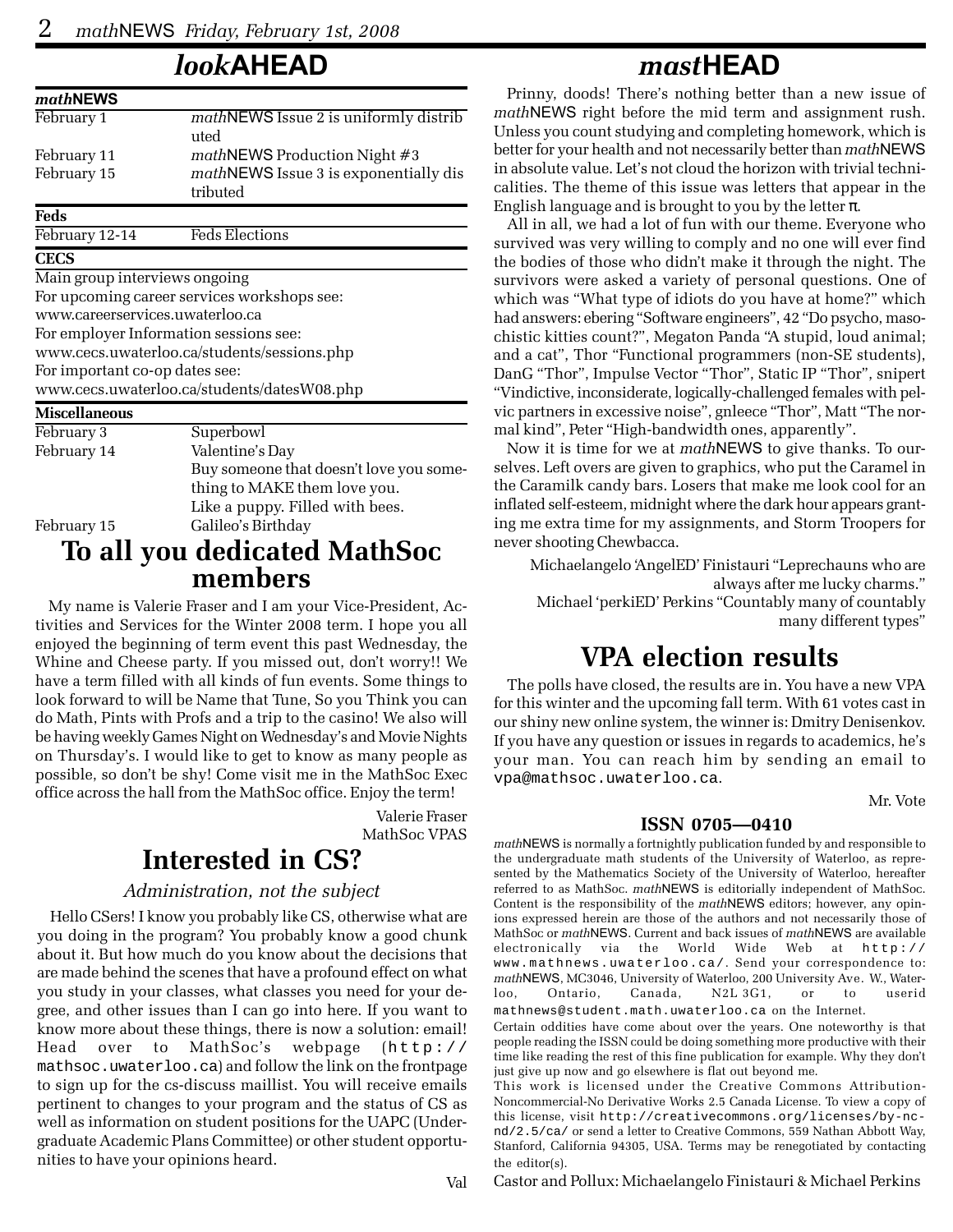# **Undergraduate Program Review for the Faculty of Mathematics** Math Students are about to be asked to participate in a survey Research Centre (SRC) at the University of Waterloo, a non-

to assist the Faculty review its undergraduate programs. At UW, programs are reviewed on a 7 year cycle; the last Faculty review was in 2001. As it is acknowledged that "programs" are not necessarily synonymous with academic organizational units, the Faculty of Mathematics has elected to do a Faculty-wide review for all Math Faculty programs, excluding Computer Science. One of the advantages of doing a faculty-wide review is that programs that are not explicitly part of an academic department, such as Math/CA and Mathematical Sciences, will also be included in the study. Computer Science did its own review last year, and so they are not included in this year's review.

#### *Background*

The Council of Ontario Universities has created an Undergraduate Program Review Audit Committee (UPRAC) whose task is to audit each university regarding its arrangements for Program reviews. The UPRAC Audit Guidelines state that the objective of periodic undergraduate program reviews is to assess the quality of the undergraduate programs in that university, including its federated and affiliated institutions, in all areas of study.

At UW, the fundamental purposes of the review process are to help (1) each program to achieve and maintain the highest possible standards of academic excellence, through systematically reflecting on its strengths and weaknesses, and looking forward to determine what actions would further enhance quality in the program; (2) document the quality of the program relative to counterpart programs in Ontario, Canada and internationally, and (3) meet public accountability expectations through a credible, transparent, and action-oriented review process.

#### *Importance of Student Involvement*

UPRAC guidelines stress the importance of student feedback in the program review. You may have already been contacted regarding a survey of student opinion, asking all Math faculty students in  $2<sup>nd</sup>$ ,  $3<sup>rd</sup>$  or  $4<sup>th</sup>$  year about their experiences in their program of study. The survey is being conducted by the Survey

# **The FASS Theatre Company proudly presents:**

FASS 2008: Global Warming: Kiss Your FASS Goodbye! at the Humanities Theatre, Hagey Hall, University of Waterloo

This year's home-grown musical comedy from the folks at FASS (Faculty, Alumni, Staff and Students) at UW, Global Warming: Kiss Your FASS Goodbye! takes a lighter look at a very serious subject. Pitting sincere environmental activists of every stripe against the powerful forces of Big Business, the show also manages to find a lighter heart and the humour involved in trying to do the right thing.

FASS also involves cameos from UW & Waterloo life. These include:

**Thursday Feb 7th 8pm:** The Don Cameo with the Dons represented by Alanna Borris and Matt Colautti from MKV.

**Friday Feb 8th 7pm:** Deep Saini, popular Dean of ES

**Friday Feb 8th 10pm:** The Feds Exec with Kevin Royal (President), Del Dereira (VP Finance), Jonah Levine (VP Education), and Darcy Higgins (VP Internal)

**Saturday Feb 9th 8pm:** Andrew Telegdi, MP for K-W

The FASS Theatre Company is serious about having fun we're a live cartoon on stage! We've been entertaining UW with variety and musical comedy since 1962, making us UW's longResearch Centre (SRC) at the University of Waterloo, a non-profit survey organization, on behalf of the Math faculty. Results of the survey will be incorporated into the undergraduate program review process, reporting to the Ministry of Education. The information each person provides affects all students, thus it is important that every student complete the survey.

Students in programs being reviewed will be contacted via email to participate in the confidential web-based survey. The survey will be open on Jan. 29, 2008 and will run for several weeks. Participation in this study is voluntary; however, please note that all your answers are important in investigating how students feel about their study programs. If you participate, with your permission, your name will be entered into a draw for one of four prizes of \$50 gift certificates from Food Services. Below is a list of the programs that will be reviewed this year:

- 
- Actuarial Science<br>• Applied Mathema • Applied Mathematics
- Bioinformatics (with Biology)
- Biology and Bioinformatics (with Biology)
- Business Administration and Mathematics (jointly with WLU)
- Combinatorics and Optimization
- General Mathematics
- Mathematical Physics (with Physics)
- Mathematics/Chartered Accountancy (jointly with Accounting and Finance)
- Mathematics/Business Administration (jointly with WLU)
- Mathematics/Teaching Option
- Mathematical Sciences
- Operations Research
- Pure Mathematics
- Scientific Computation/Applied Mathematics
- Statistics

Jack Rehder Executive Assistant, Faculty of Mathematics

est-operating amateur theatre group. While the most fun occurs in January when over 100 cast and crew rehearse and prepare the show just in time for February, you can join us in our social events all year round! We welcome anyone and everyone and each year we see new friendships created and old ones renewed. If we're not too busy laughing at ourselves in rehearsals, trading jokes at writers meetings or sharing donuts backstage, you'll probably find us going out to a movie or throwing a famous FASS Party!

Performances Dates: February  $7<sup>th</sup>$  &  $9<sup>th</sup>$  at 8pm, February  $8<sup>th</sup>$  at 7 and 10pm.

Humanities Theatre, Hagey Hall, University of Waterloo, Waterloo, ON

Tickets: \$9, \$7 on Thursday

 For tickets, please contact the Humanities Theatre Box Office at 519-888-4908.

Box office open 12pm to 5pm, Monday to Friday.

 Cash, Debit, Visa, Mastercard and American Express accepted For more information, please contact: Russ Wong, Director,

director@fass.uwaterloo.ca or Robert Burke, Producer, or producer@fass.uwaterloo.ca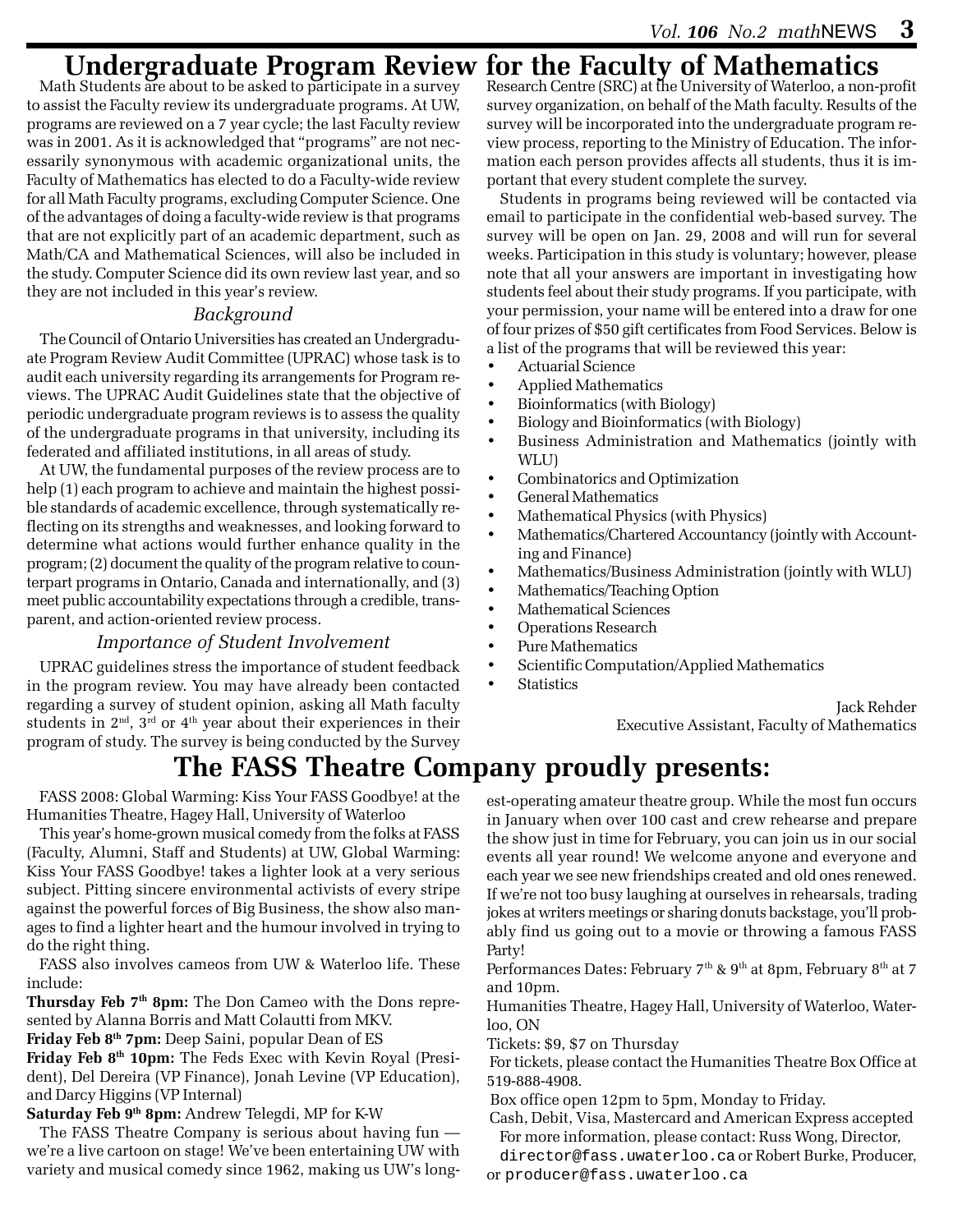# **CSC Flash**

#### *What is this column anyway?*

So us at the CSC (that's Computer Science Club for the uninitiated) were cleaning out our library when we found a 1992 report on our records storage by someone at UBC. While most of the actual content of the report was useless as we've radically changed things in the past 16 years, we did find a few interesting things in the article. Among the artifacts were an old copy of the constitution, a description of a CSC-PMC event that will be covered later in the article, and a description of the organization. Included in this organization was a position called the "CSC Flasher" whose duty was to write a column in *math*NEWS entitled the "CSC Flash". However, the document was rather unspecific about the contents of this document, and looking at old *math*NEWS issues from around the time of the document the column seems to oscillate wildly between the writings of our maniacal chair-being Calum T. Dalek and the next few upcoming talk abstracts concatenated.

#### *Some history*

As best I can tell, there used to be a CSC-PMC pentathalon consisting of the following events: a cake-baking competition, some form of physical sport (it's been snow soccer or roadhockey the times I've found it mentioned), games of Chess and Trivial Pursuit, and "Othello". It is unclear if this last item is also the game, or which club could better perform an act from Shakespeare's classic work.

#### *The gauntlet is thrown*

Since this Pentathalon sounds like fun, I, with support from Calum, hereby throw down a gauntlet for the PMC to pick up, challenging them to a Pentathalon that fits the description above. Bring it, Pure Mathies. Bring it.

#### *Other CSC happenings*

I think we got them all in the *look*AHEAD this time around. Some other things we're up to are petitioning MEF for upgrades to our aging mirror and disk servers. We also have a new shipment of official Ubuntu 7.10 CD's, get them while they're fresh. Our office is usually open, so feel free to come by and chat about topics in computation or buy some low priced pop or juice.

#### *Recruiting drive*

I almost forgot! Ending the day this issue comes out, the CSC is running its termly recruiting drive: for the low low membership price of \$2 you not only recieve the benefits of membership (access to our library, systems, office supplies) but also 4 free cans of pop. We'll either be at a table in the  $3<sup>rd</sup>$  floor MC lobby, or come by our office.

> Edgar Bering CSC Secretary

# **Dating Advice from the Single Gal**

#### Dear Single Gal,

What the hell is wrong with women? They're all crazy! Every girl I've ever dated has been so crazy. Every time we go out they act clingy and jealous. If I leave them alone for even half an hour to go hit on other girls, they get upset. And they're never ever happy. I was dating this one girl for a few months and, okay, so I forgot her birthday. I made up for it by getting her World of Warcraft a week later and she flipped out. Okay, maybe I played it more than she did — but it's the thought that counts! Geoff

#### Dear Gerk,

Hmm… all the girls you've dated are crazy? Really? Every single one? Poor, poor you. Did you ever notice that the only common denomiator in each of those scenerios is you? So either, you have the worst taste in women. Or, more likely, you are the crazy one. You don't understand women at all. If you're telling me about hitting on other girls, forgetting their birthdays and buying them gifts you know they don't want, it makes me wonder about everything else you're doing that drive women up the wall. Are you dating their sister? Telling them they look fat? Sleeping with their mom? Just because your hormones are ready for dating doesn't mean you're mature enough for dating. Maybe you need to take a break from dating, hang out with your 'boys', and grow up. Learn to take some responsibility until you realize you can't treat people that way. Even crazy girls have feelings.

The Single Gal

Dear Single Gal,

Okay, so I was at the Bomber and I met this really really hot

guy. We danced all night, made out, and then went back to my place and he "popped my queue". I gave him my number and he said he'd call. But it's been 3 weeks. And he hasn't called yet! I can't believe it. I hope he's okay. Should I call the cops? I looked him up on Facebook and his picture is with some other girl. Which must mean he's missing — or else why would he have a picture with some other girl when he's obviously into me! I'm really worried about him, even if he's paralyzed for life, I'll still love him!! Madeline

#### Dear Mad Woman:

Hey, do you know Geoff? It sounds like you guys would get along great. Listen girl, I've got some good news for you and some bad. I'll start with the bad news: he's not gonna call. He's not. He obviously wasn't as into you as you were to him. You were used. He used you for one drunken, hot night of passion and then moved on. It hurts, right? Well it gets worse. Stalking him on Facebook and obsessing about him will only drive you crazy and prevent you from meeting other hot guys. There is nothing you can do now. He's totally gone. Forever. And ever.

Oh? The good news? Umm, well at least the sex was good? Right? NO?!? Oh. Well then, I've got nothing.

The Single Gal

# **And the** *math***NEWS Editors said**

#### *Let there be filler!*

And there was and many people felt as empty as this space would have been without these words. Are we glad for the words or are they merely patchwork over a rip in the pants of satisfaction?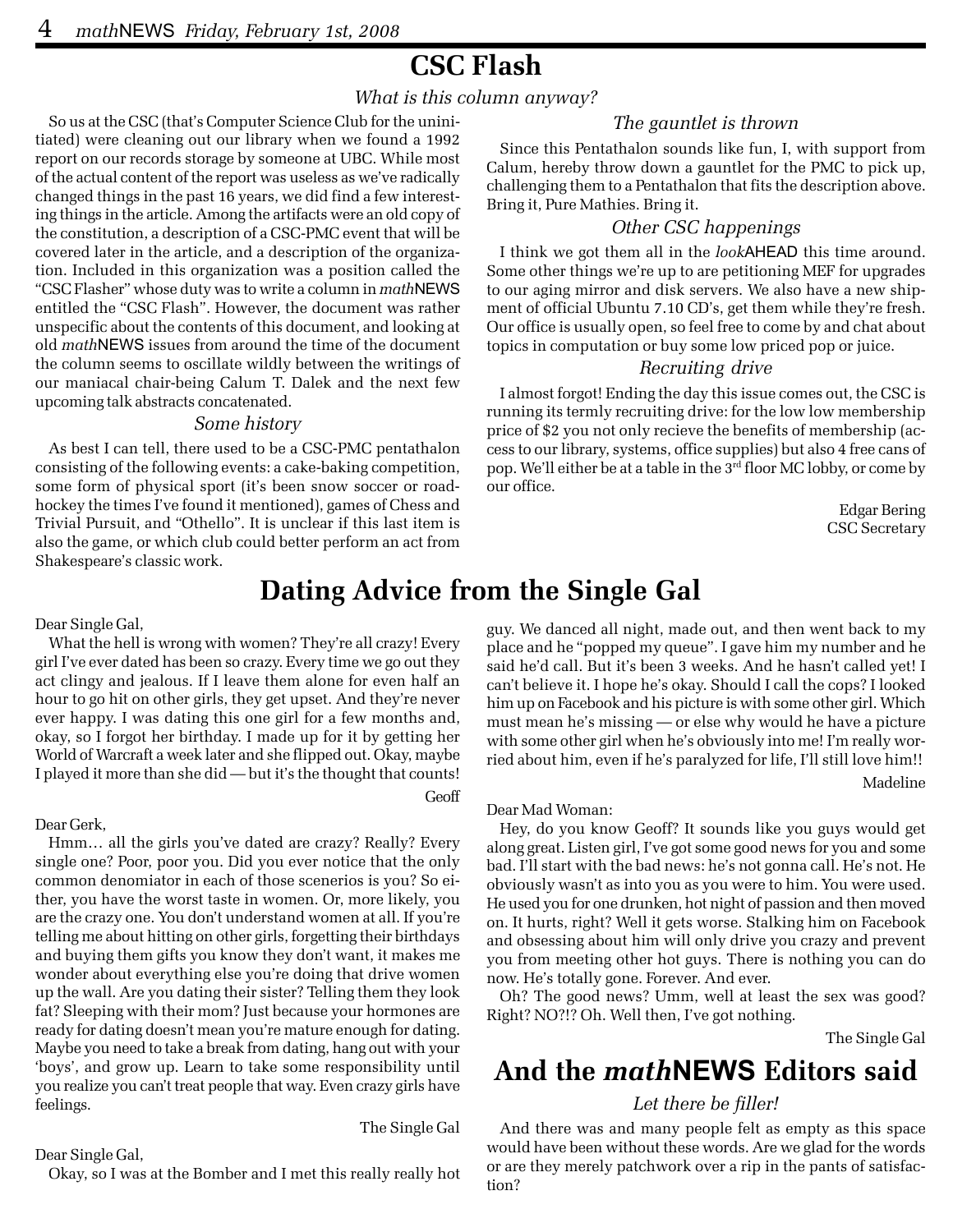# **Interesting Math**

*The Paradox of Banach-Tarski*

Q: What's an anagram of Banach-Tarski?

A: Banach-Tarski Banach-Tarski.

Here's some interesting math you may be familiar with: the Banach-Tarski paradox. Simply put, it states that a sphere can be split (into five pieces, specifically) and reassembled to produce two identical copies of the original sphere. By resassemble here, I mean only translations and rotations, no altering the shape or size in any way. Seems weird, no? Put in terms of volume, they showed  $1 = 2$ . Not quite so, but it's still intriguing. A more general form of this paradox implies a marble can deconstruct into pieces and then put back together to cover every point in the sun! Another corollary of this theorem shows that it is possible to cut a sphere into *n* pieces, remove one, and reconstruct an identical sphere with the remaining *n* – 1 pieces.

As you may know/learn, this paradox is made possible by the Axiom of Choice (In actuality, we don't need something that strong — it has been shown in recent years that all we need is the ultra filter lemma, a weaker version of said axiom). The axiom allows the construction of non-measurable sets. For those of you who know what a measure is, and it turns out this implication is precisely what allows this weird phenomenon to occur, the pieces that make up the sphere mentioned above are non-measurable. For those interested: this paradox shows there does not exist a finitely-additive Banach measure defined on all subsets of *n*-dimensional Euclidean space for *n* > 2 (there are other properties I won't mention here). The Banach-Tarski paradox shows that for some sets, there really isn't a way to define "volume", so we don't end up proving  $1 = 2$  (whew). It might also be interesting to note that this paradox was brought to light in an attempt to show why the Axiom of Choice should not be accepted, but ironically mathematicians instead found the paradox intriguing, insisting it supports why the axiom *should* be accepted!

It turns out that this paradox only exists in the mathematical sense; you wouldn't be able to decompose a sphere and produce

two spheres of identical size, shape and density in real life. First of all, there is no way to generate where to make the "cuts", the theorem only shows that such cuts exist. It may very well be the required cuts are physically impossible to reproduce. Secondly, the paradox assumes "infinite density", or rather, that there are infinitely many points in the original sphere. These points are moved around through bijections to the copies; in reality we are (presumably) restricted as there are only finitely many atoms or sub-atomic particles to play with. The mathematical version relies on the property of infinite divisibility, which does not occur physically. Then there's always the issue of cutting these particles in pieces, as the math tells us we may have to do. Whew, that's fortunate, it would be strange if this paradox could take form in the real world, would it not?

This concept of mathematically infinite points or infinite divisibility is what allows for the paradox to occur. I'll attempt to make you a believer if you aren't already. Consider the integers. We can make two copies of this set,  $E_{1}$ , the set of odd numbers, and  $E_{_2}$ , the set of even numbers. How are these copies? We simply need to create a function that can map elements from the *E* sets to the integers. I'll leave this relatively simple exercise to the reader. Notice if we had only a finite number of elements in our original set, we could easily create two copies of similar "length" or size, but of lesser density. We don't run into that problem in the Banach-Tarksi paradox because of the "infinite density" we have.

Well that's all for this issue - I know it's shorter than usual, but I'll try to make up for it next time. To tide you over, here's a nice problem for you to work on!

**Vince's Problem of the Issue:** Suppose *A*, *B*, *C* are lattice points in the plane. The triangle *ABC* contains exactly one lattice point in its interior, *X*. The line *AX* meets *BC* at *E*. What is the maximum value of *AX*/*XE*?

Vince Chan

# **Fairytales from the MC**

#### **Snowhite and the 7 TAs:**

There once was a princess names Snowhite (note: the name does not tend to suggest the princess's ethnicity in any way. We're culturally diverse, right?). One day, her rez don sent her to the MC, where she got lost, and it was very scary (seeing as it was the MC, where it's easy to get lost and it can also be very scary if you're not a math student). Luckily, Snowhite found a nice little room with seven little TA's who helped her on her assignments and thus saved her life.

#### **Hensel and Pretzel:**

Once upon a time there was a couple of first-year twins named Hensel and Pretzel (Hensel was the guy, in case you wandered). They were sent to the MC by their evil instructor (substitute

for any class you had with an evil instructor), and subsequently got lost as well. Luckily, they found a wonderful room full of candy, and they ate it all. Then they found out the room was in fact the C&D. They were forced to work there to pay off for all the candy they ate, but on the bright side they weren't cooked by a witch.

#### **Little-Pink-Tie-Hood:**

There once was a girl named Little-Pink-Tie-Hood because she

was always wearing a pink tie and she had a hood too. She got lost in the MC while trying to visit her calculus instructor to ask some assignment questions. The big-bad-engineer came by and ate her and her instructor, and her assignment. Luckily a TA came by and confused the big-bad-engineer using complex derivatives and linear systems (which could be solved by a firstyear math student), so the engineer de-ate everything (you know what I mean, I'm just trying to get a PG rating). Later everybody joined Snowhite, Hensel and Pretzel in the comfy lounge and had a party. You were not invited.

#### **Sleeping Beauty:**

Once upon a time, say n! years ago, some girl attended a \_\_\_\_ lecture (replace \_\_\_\_ with any boring lecture you've had) and fell asleep. She's been asleep ever since, and came to be known as the sleeping beauty, because her face was covered and she was assumed to be good looking by silly "always-look-on-thebright-side" people. One day a prince tried to wake her up by kissing her, but he was later arrested for sexual harassment.

The moral of these stories is: always carry a compass while in the MC so as to not get lost.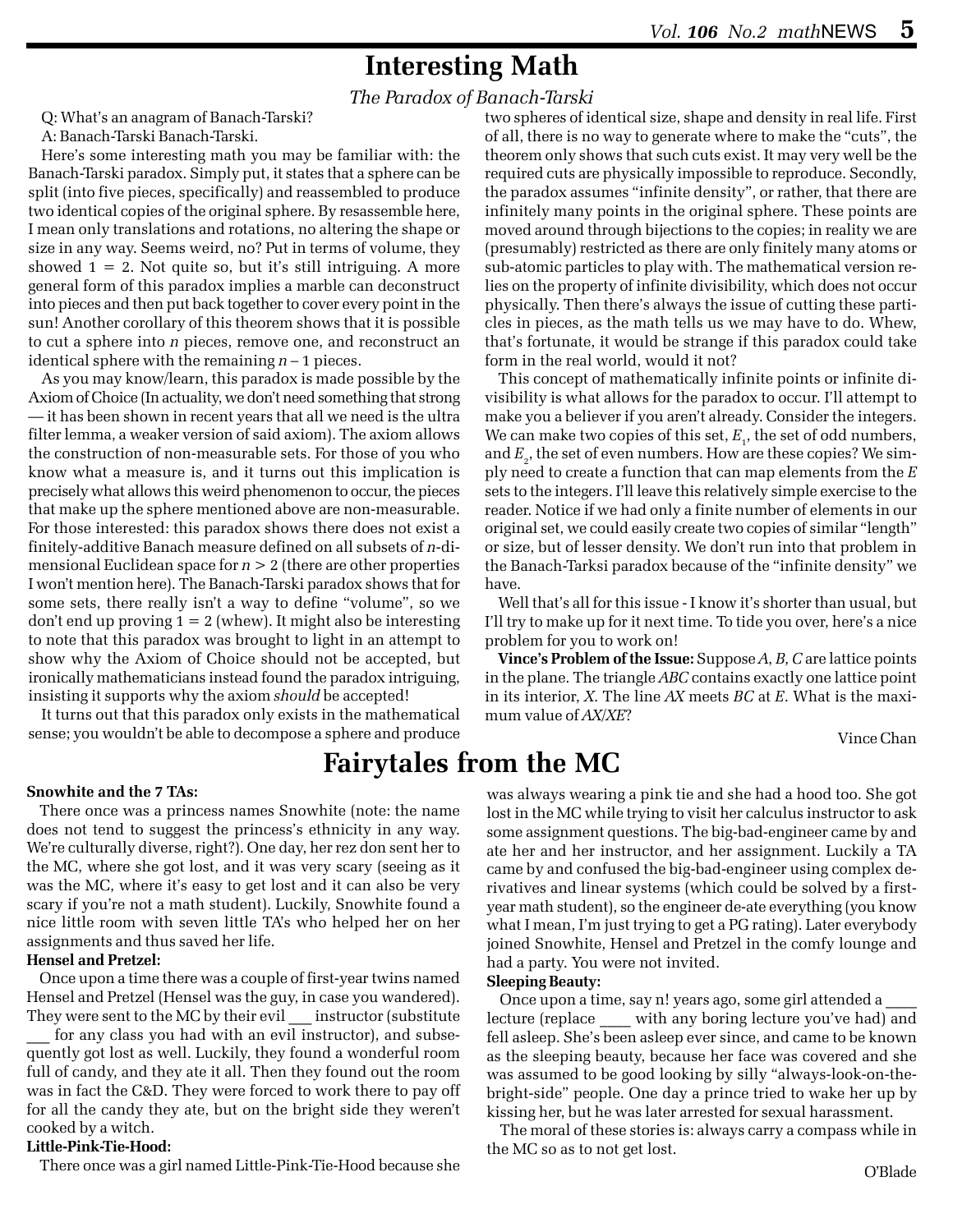### **Horrorscopes**

## *The horror… the horror… scopes* **OR**

#### **ACC**

Good things come to those who wait, and then they are immediately confiscated by those who account. Take possession of all the good things in other people's lives and lock them up in an asset vault. If you happen to take some stuff for yourself in the process, only you will know. Be sure that you can trust yourself not to blackmail yourself.

Your lucky number is 6,602,224,174 (estimated) people with nothing good in their lives.

#### **ACTSCI**

Once you achieve immortality, get one of your friends to sell you an infinite life annuity. Make money while the ones that you love slowly grow old and wither away to nothingness. If it becomes too much for you to bear, you will have no choice other than to use **the code**. UP UP DOWN DOWN LEFT RIGHT LEFT RIGHT B A SELECT START.

Your lucky number is 5 levels skipped.

#### **AMATH**

The moon is in hibernation and Libra is watching you shower. Closing the curtain can protect you from everything except infrared scanners. Use cold water to keep your overall body temperature low. Hypothermia is but a small price to pay for a little bit of privacy.

Your lucky number is 3 degrees Celsius.

#### **BBA/BMATH**

Take a break from your studies and pick up a good book. Now is the best time to catch up on your reading. Improve your business lexicon with the power of your mighty brain. Don't learn certain words like 'synergy' because they will absorb all other words until it's all you say.

Your lucky number is 1 word to rule them all.

#### **CM**

Although your day has started out poorly, you recognize that there is room for change. Take the bad things in life, wring them by the neck and then hide the bodies. Use the following police investigation as a pretext to work on your outdoors skills and try to unlock an achievement by getting ten headshots in less than five minutes.

Your lucky number is 50g.

#### **C&O**

You will be surrounded by people with opposing points of view. Toggle your life's camera to see things from their eyes before coming the conclusion that they are all idiots. Feel better about yourself and stick to life's default settings.

Your lucky number is one opinion worth listening to.

#### **CS**

Your arch-nemeses, assignments, have made their appearances, and you find yourself in a struggle against time. Increase your personal clockspeed to handle the challenge, and if the need arises, you'll have to go Super Saiyan. Spend the next three seconds flying around incredibly quickly while things blow up.

Your lucky number is 7 billion words per attosecond.

#### **MATH/BUS**

Romance may be in your future, and it may or may not be from someone you know. This person may not be a mouth-breather and may also be highly susceptible to cults, drugs or some arrangement of both. You may or may not return the feelings for this person.

Your lucky number is nine uncertainties.

Start your day off with a balanced breakfast to help you outrun a polar bear that followed you home. Call a friend slower than you over for a healthy race. Don't brag when you beat them. Be sensitive to their feelings as the bear devours them and gains wicked Atma points.

Your lucky number is one sated bear.

#### **PMATH**

You find yourself questioning whether or not your friends are good ones. To resolve the issue create a blog and keep track of the people who read it and leave comments. Anyone you catch posting is not worth your time; however, the people that start avoiding you may be worth trying to win back.

Your lucky number is seventeen rants about your friends.

**SE**

An old friend is going to be stopping by for a brief visit. Expect melodrama to follow after they reveal a dark secret from your tormented past. Prepare a speech that will make the circumstances of the event seem tragic. After you convince your loved ones that you are a victim to circumstance you can count on at least one of them calling you a douche.

Your lucky number is thirteen episodes of drama.

#### **STAT**

Don't be surprised when you look up your family tree to find a mysterious fortune. Take a trip through random jungles and ancient ruins in an effort to find them. Become paranoid about everyone you know: they are all out to get you.

Your lucky number is negative thirty friends.

#### **UNDECLARED**

Don't overuse the word hippopotomonstrosesquippedaliophobia around people afraid of big words unless they owe you money. Remember: it's business and nothing personal. This will become more apparent when you wake up naked in an alley with no money.

Your lucky number is 100% nudity.

#### **AHS**

When the going gets tough: walk it off. No matter what life throws at you, you manage fine. Your resolve will rub off on the people near you until they realize that they have a bus pass and don't need to walk anywhere anymore.

Your lucky number is another one riding the bus.

#### **ARTS**

Friendship and social activities will start to have more importance to you over the next few days. Take advantage of this by getting drunk every night and playing Guitar Hero 3 while everyone in the MC is doing actual work. This is thanks to Jupiter's relationship with your mom. They are good friends.

Your lucky number is 1 mind in the gutter.

#### **ENG**

The mighty ones have offered you a sword to cut your own path through destiny. Take your mighty phallic symbol and cut a swath through to the POETS entrance. Waiting in line: \$35. Getting your first drink of the night after slicing through a queue of NPC's: priceless. Do you really think they'd charge you after killing all those people?

Your lucky number is five POETS staff afraid of you. **ES**

To be in your major is to be plagued by a constant need to nag other people about the environment. Overcome the stereotypes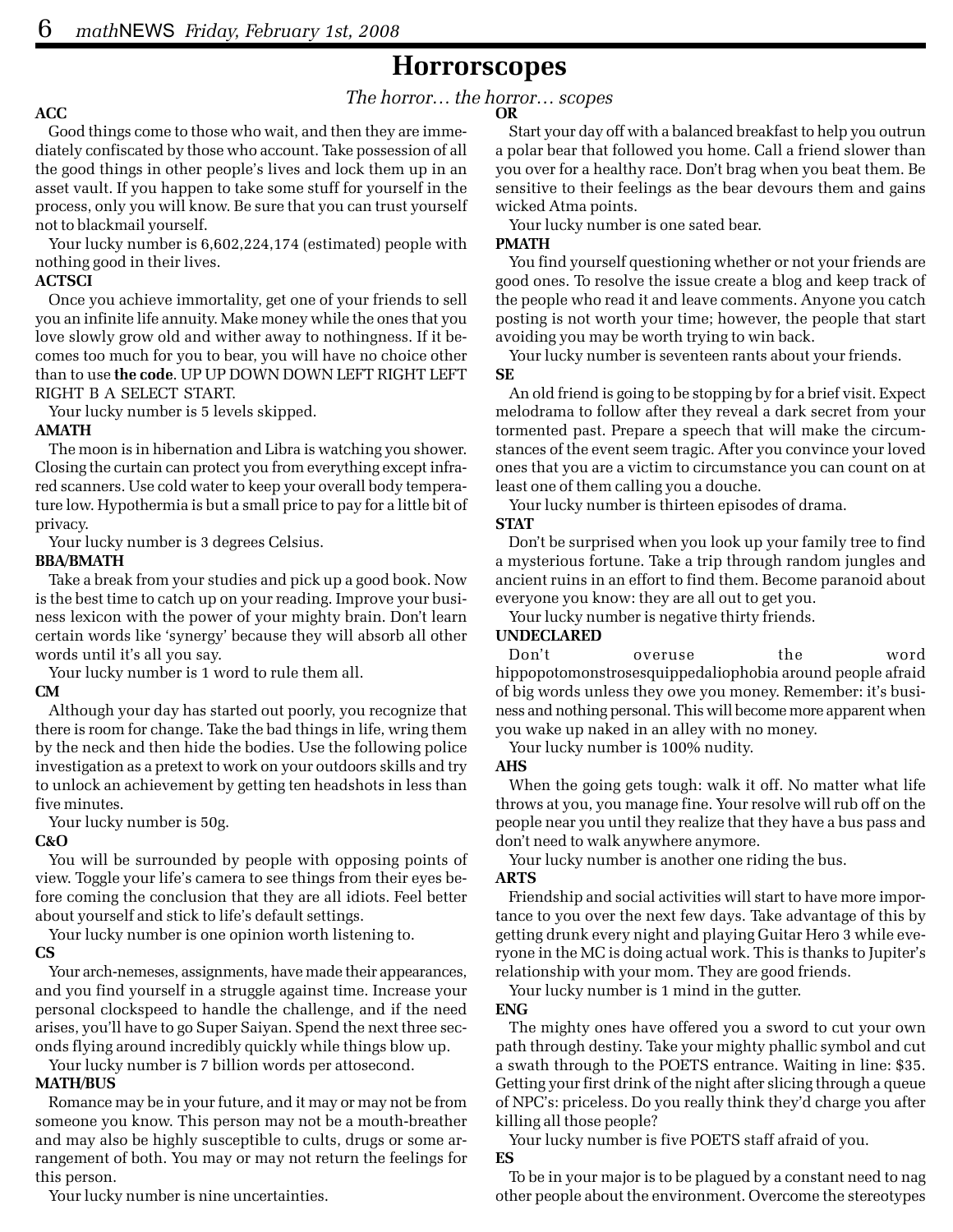of being a jobless hippie getting a job and by bagging my groceries. You can preach your environmental garbage to me then when I buy an environment-friendly grocery bag.

Your lucky number is 97 cents for a shopping bag. **SCI**

You should never play with someone's heart while it's still in their body. Spare your significant other the torture by ripping their heart out using your bare hands. Your relationship will grow to new levels after that and you'll also gain a spiffy new hacky sack.

Your lucky number is 14 heart beats in your hand.

#### AngelED

## **Conversations with Idiots**

#### *You can't always be right…*

A while back, I was having a conversation with someone regarding the atmosphere. Let's not go into the details of how the conversation turned to this, I'm a nerd so the conversations I have wouldn't be the kind you'd normally expect to hear about. The person I was talking to, whose name escapes me (it was probably Rear-Admiral Ass-Master), had some odd opinions that were actually quite interesting to think about, sadly enough.

The conversation pertained to different temperatures at different levels of the atmosphere. I mentioned that the upper layers of the atmosphere were colder than the one that most humans inhabit. Rear-Admiral Ass-Master argued that hot air rises and; therefore, the upper layers of atmosphere must be warmer. Let's think about this for a second.

- We'd all be dead and how! Assuming that hot air rises and will always be hot air (i.e. saying "to hell with the laws of thermal dynamics", no transfer of thermal energy), then all of the air in the world will heat up and rise. One of two things will happen. The first is that all oxygen will rise until there is so little oxygen in the immediate breathable area that we asphyxiate. The second is suppose we will have breathable air, the temperature of the air will become infinitely hot. Causing a nasty-painful death.
- Heat transfers let's construct a more realistic model, assuming that we can survive with a minimal amount of oxygen and are also impervious to drastic changes in heat (as with the local habitat). First of all, there would be no winter. Secondly, there would also be only fire and lava. The world would definitely be receiving an unbounded amount of energy which we would hypothetically survive until the world blows up into a sun or star gone super-nova.
- Being right about A implies you're right about B Rear-Admiral Ass-Master fails to realize that a single fact is an insufficient basis for realistic modeling. This is also something that most movies have problems with. Take, for example, "The Day After Tomorrow". Yes: climates change. No: climates do not change after two days to the point that half of the world is destroyed. You can be right about one fact, and this fact can be entirely valid; however, life can tend to be more complicated than a single fact can be used to forecast.

Now what makes Rear-Admiral Ass-Master such an Ass-Master is not that he didn't know the fact or realize that there was a flaw with his logic. His problem was that he was unable to realize that he could potentially be wrong. Having an idea is one thing, not realizing other ideas can still be valid is a problem. Have fun going down with the ship, Rear-Admiral Ass-Master.

# **Microsoft to purchase Faculty of Engineering**

REDMOND, Wash. (mNP) - Microsoft announced today that they are purchasing the University of Waterloo Faculty of Engineering for 1.2 thousand dollars. Under the new agreement, students must sign a document forcing them not to use a non-Microsoft product where there is an equivalent Microsoft product available. In return students in the Faculty of Engineering get 5% off all Microsoft products. Many engineers applauded this purchase. "It has always been said that our faculty wants to make out with Bill Gates. Why not make it official?" a seventh year engineer said of the decision.

Not all engineers; however, are happy with the decision. An engineering student recently started a Facebook group entitled, "I'm an Engineer and I run Linux on my Mac and I don't want to use Windows." In an interview with *math*NEWS, the founder of this group said, "Just because our faculty made [Windows] Vista the great operating system it is today, doesn't mean that we should be forced to make Windows Seven." This group currently has two members.

In addition to the requirements regarding Microsoft products, the Faculty of Engineering will create courses based on Microsoft's C#, use Microsoft's server exclusively, and use Windows Live Search. Microsoft has decided; however, that engineers may work for companies other than Microsoft. "This was a contentious issue. We wanted the engineers to have freedom to work wherever they want so we only added the condition that if a student works anywhere outside Microsoft, he or she is required to give all the source code and other intellectual property that company possesses to Microsoft," a Microsoft spokesman said.

With this purchase, speculators worry that other faculties at other institutions may be purchased by various organizations as well. One speculator even went as far as saying, "What's next, the Faculty of Environmental Studies being purchased by Greenpeace or the Faculty of Arts being purchased by a local insane asylum?"

Anonymous Coward

# **Case study: Thor**

#### *"Hawaiian pizza is God's punishment for an unclean world"*

Although we have only been writing for *math*NEWS for a single month we have observed the apparent insanity of many of the other writers, especially Thor. The following is the evidence we present as a warning to all those who dare to write for *math*NEWS.

- "I hate people who use operating systems other than Windows Vista."
- "Python is the best language since sex."
- "I have 4 GB of RAM, I don't care!" on Windows Vista
- "You are Torrenting faster than Jesus himself."
- "Why do I not have your life?"
- "Every time I use .NET I praise the Lord."
- "I want Bill Gates to do bad things to my body!"
- "After Jesus, Lazarus is my favourite Biblical zombie." Will this blatent disregard for common decency continue? Find out next time on *math*NEWS.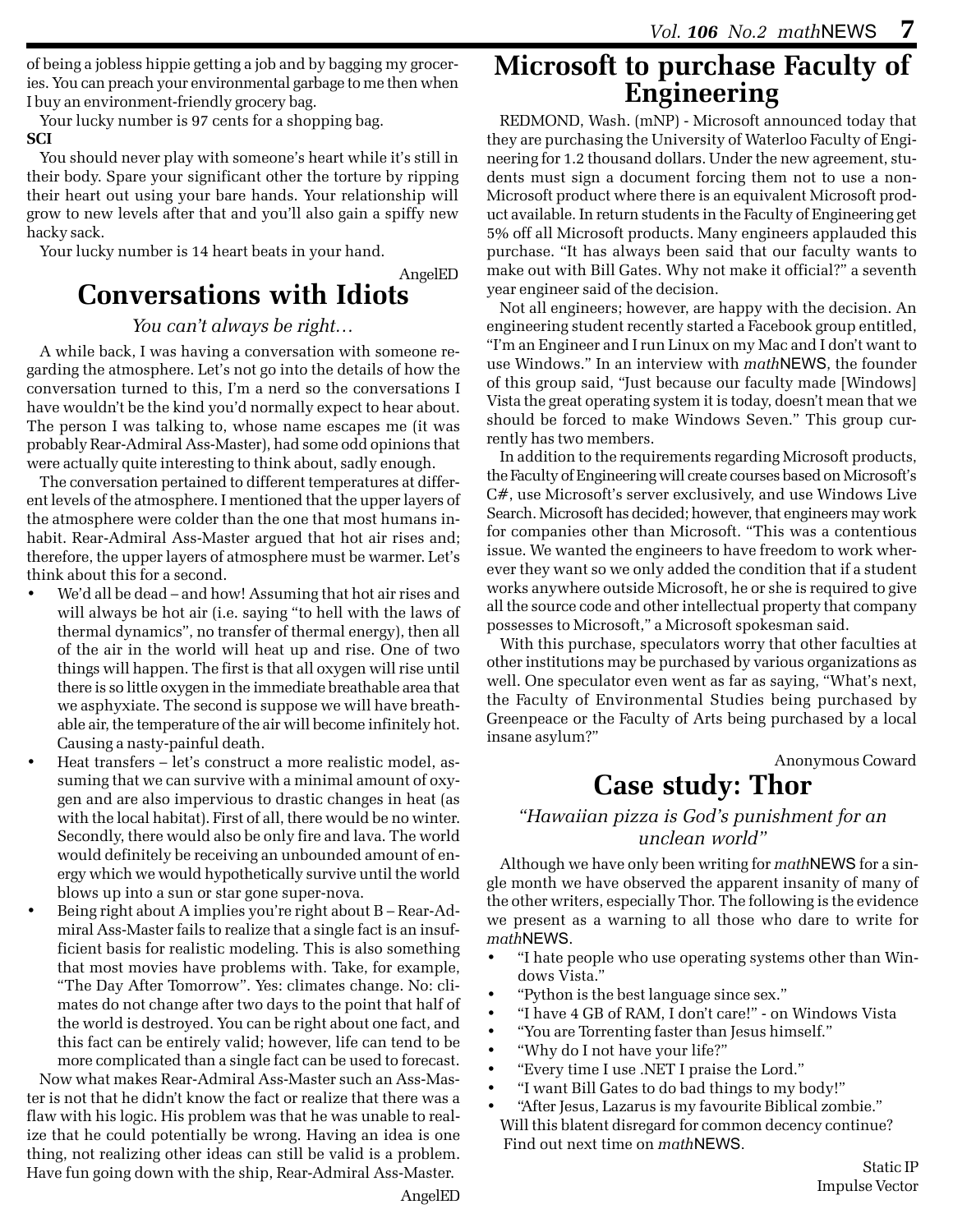# **Mischievous morals**

#### *A mathie's guide to better living through redefinition*

Morals are interesting things. Major religions would have you believe that the only way to attain a wonderful, peaceful afterlife, an upgrade in resurrection, or to have your soul taken up to some alien space ship to see the Star Wars: Episodes VII through IX, is to be good. There is a huge amount of disagreement on what this entails, but if you look very closely, being good and being moral are two different things. Morals are defined by the religious beliefs and that's how you get into your afterlife du jour. We mathies know how to define things for our own amusement, so I say we have the power to be moral however the heck we choose, because we know how to redefine things.

How do we accomplish this sacrelicious task, you ask? Very simply, first let's set up the domain upon which we want to value our actions. Say for the lack of a more interesting domain, let's pick sex. We're going to qualify all actions based on their likelihood of increasing our odds of having a sexual encounter with our gender of choice. Dancing rates very highly, and so does talking dirty. Being shy and introverted, not so much. Going to parties and making a drunken spectacle our of yourself fares very well too.

This is the fun part. Using this system, let's rate the "moral" behavior of nuns. They wear full length body covering robes all day, are kind to children and the elderly, and pray and quote scripture all day. Worst of all, they take a vow of chastity and pledge themselves to an immortal, invisible dude who sits on high somewhere. What blasphemous, amoral people these are! Hardly any sex! None in fact. Won't be seeing any of them in this system's afterlife.

How about God then? While technically (s)he wouldn't worry about an afterlife, but should be interesting anyway. Genesis, "Be fruitful and multiply" said the mighty man. That almost sounds like a pimp, which rates very highly on this scale. Adam and Eve, made naked and allowed to do whatever the heck they want, very good points. The Lord is my Pimp indeed! Last but not least, the virgin Mary. No elaboration needed on that account, that's for sure. God would be very comfortable in this alternative view.

Wintereenmas has just passed with its flurry of gaming joy and cheer, so lets try that instead. Being moral entails staying true to gaming. When thou has sinned, thou shalt repent by gaming. When thou has triumphed, thou shalt celebrate by gaming and leveling up. Thus spake the Gamer Gods, and so forth. I, alas, while being a gamer in spirit do not rate highly on this scale. Blessed are the gamers, for they shall be entertained for all days. The afterlife would probably entail having all the best games of all time available for all, with infinite continues for everyone.

Do you bring a portable system with you when traveling? Excellent! Lot's of brownie points there. Are you often thinking gaming thoughts? Marvelous! I could go on, but I've run out of things to question, but the point is made.

Lastly on this tour of redefinition, I'm going to expound my personal system. It is a simple one. Actions are deemed more moral if they earn me more cheese. Tasty, tasty cheese. All is well, when cheese comes my way, for I know that it is a gift from above. Or below. Or wherever you want to end up.

# **Fox News attacks Children's Television**

#### *Children's Television claimed to show full frontal nudity*

Fox News stirred up a firestorm last week with its report entitled "Children's Television Too Risqé??" Experts from every field weighed in on the issue, which centered around the many naked characters in children's television and their constant physical contact with other characters. One such character under fire is Barney, the purple dinosaur whose claim to fame was a TV show by the same name. **Barney and Friends** was a thirty minute show that comprised of Barney with three or four kids singing and dancing while learning about topics like recycling and Eygpt.

Sounds educational and harmless? Think again. Fox invited a relatively unknown author of self-help books who denounced the show as nothing more than a half hour of perversion. She went on to explain that the show involved a fully nude Barney who loves to hug children, which should be stopped and investigated by authorities for mental instability.

Similarly, other children's shows have also come under fire, such as Sesame Street (Big Bird, a well-loved character, is reportedly male with a very girly voice, while being completely nude as well.) and Arthur (where women are apparently portrayed as either tomboys or money-loving gold-diggers) are also under investigation by the Fox News team. The author admits; however, that she has not yet watched any of these shows nor does she have any plans to because of these facts that she has obtained first hand from other people she has talked to. Concluding her argument, she urged parents to refrain from allowing their children to watch children's television and instead spend more quality time by reading her newest book to their children.

Unfortunately, this is not the first time children's television has been attacked. Years ago, a Fox station executive was arrested for taking a baseball bat and viciously beating Tinky Winky, a character from the kids show **Teletubbies**. Years later, it seems this controversial issue just will not go away.

Megaton Panda

# **Fraudulent, free and roaming the cyber streets**

Jerome Kerviel was freed from custody on Monday, but is still under formal investigation by the authorities. Stopping short of actually charging Kerviel with fraud, as well as rejecting bids to charge him with more serious crimes such as "gross breach of trust," the French authorities decided to remove Kerviel's passport. It was expired, so he wasn't going anywhere, anyways.

Before being released, Kerviel was instructed not to communicate with any employee of Societe Generale, moreso for his protection from the angry employees.

In his defence, Kerviel revealed during questioning that he was not the only employee at Societe Generale using the same fraudulent manoeuvres. However, he was the only one to drop the company's stock value by roughly 22 percent, based on the last market close on January 9<sup>th</sup>.

In the end, Kerviel was freed on bail, got an expired piece of paperwork removed, alienated himself from his former coworkers and proving himself either an incredibly destructive con artist, or an incredibly bad market trader.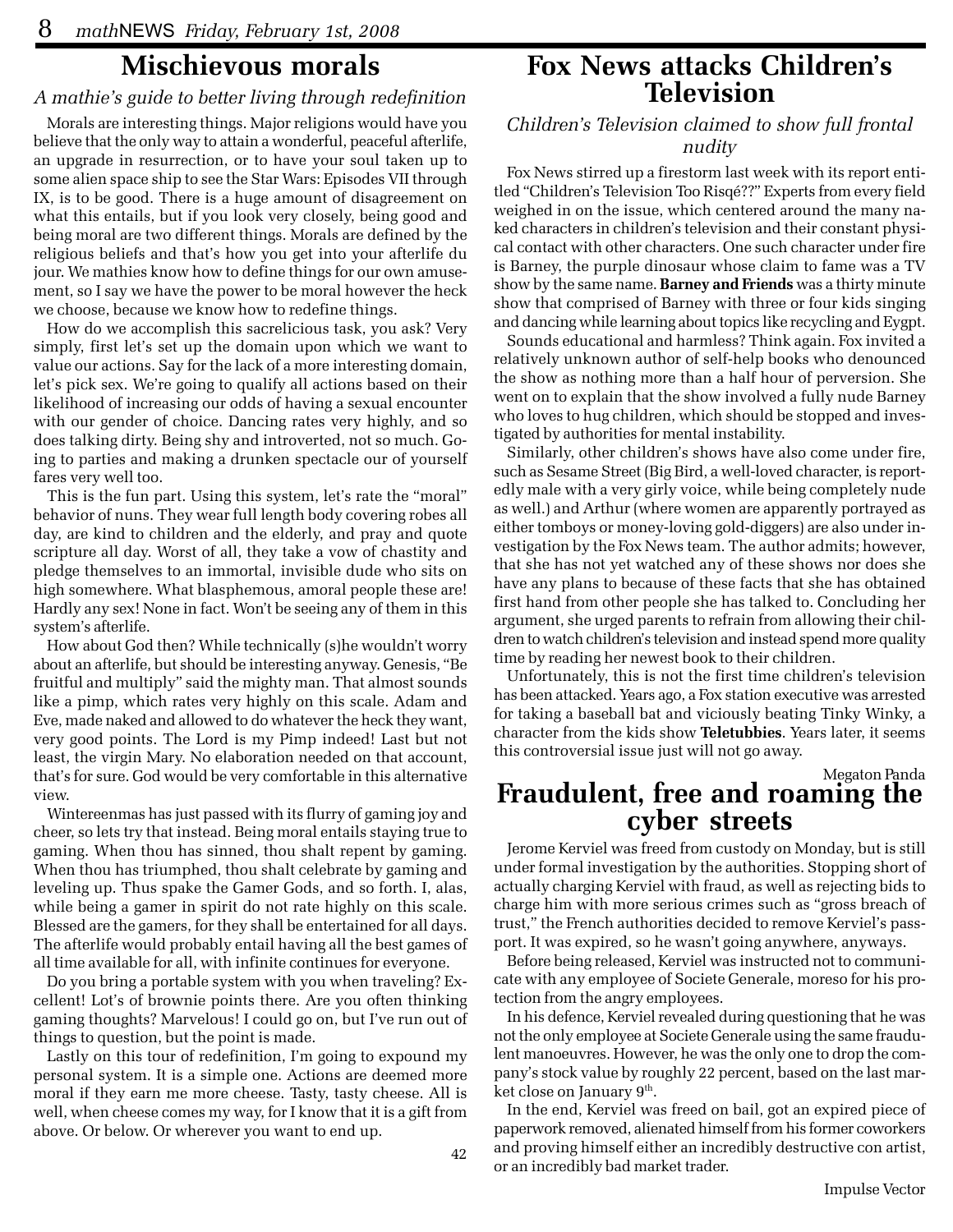Cormack, CS 240

Cormack, CS 240

Cormack, CS 240

Cormack, CS 240

Cormack, CS 240

Sekita, JAPAN 202R

Chang, AMATH/PMATH 331

Labahn, CS370

Ben-David, CS 489

Ragde, CS 136

Vasiga, CS 241

Vasiga, CS 241

Vasiga, CS 241

Vasiga, CS 241

Vasiga, CS 241

Richter, Math 239

# *prof***QUOTES**

Ah… killing things off always makes me feel good.

class.

cide?

mail.

really.

I went into Computer Science because I can't do arithmetic. This is a model. It's a probability model. That's another way of saying it's a wild-assed guess. So where do we get this? We pick it from the air. Somebody gave it to you in the assignment statement. The only difference between a stupid user and a malicious user is malicious users screw you up faster I mentioned in the first class that  $2^{64}$  is already infinity. So this is infinity4 This part means "neck" and the *kanji* means "road". Like seeing a head on the road. STUDENT: I really suck at calculus. PROF: Then you better start un-sucking at calculus. Now I can make it just like a Jerry Springer show. It's all set up. First, let me emphasize that machine learning is NOT stats. I repeat - we are NOT stats. Teaching imperative programming is like teaching someone to juggle by handing them a knife and telling them to throw it into the air and see if they can catch it. Perfectly natural, nice way to do it. We're gonna do it differently. It's out there if you find it, just like porno. It's a very insecure website. [holding AC adapter] This little thing you put in a socket. And this little thing you put on your tongue and it feels really good. The Russians made a ternary machine, meaning false, true and drunk on vodka. Unless you're lazy, you're not going to be a good computer scientist. Oh, I haven't really thought about the bonus. I mean, I posted it, but I haven't, you know...thought about it. Metzger, STAT 340 So someone comes up to you with a gun and says "LOOK AT MY DATA! IS IT NORMALLY DISTRIBUTED?" Metzger, STAT 340 Obviously R is a pirate's favourite programming language. ARRR! Chisholm, STAT 331 If you don't know what a matrix or a vector is then get out of my Chisholm, STAT 331 I'm not sure if I'm allowed, it might actually be illegal. Chisholm, STAT 230 Is that okay? Are we all asleep? Mystified? On the verge of sui-Boudreau, STAT 330 You're all so quiet... Am I that boring or is it just 8:30 in the morning? 8:30? Thank you. I'll have to send you a cheque in the Boudreau, STAT 330 There are three kinds of mathematicians. Those who can count and those who can't. Wolczuk, MATH 138 [Class gives mixed consensus on answer] You're all right! …Not Wolczuk, MATH 138 Prof: What test should we use? … All I heard was about five people at once so all I got was "Rhururooroo". Student: That's the one! Wolczuk, MATH 138 …they'll say, "No it's not safe for mathies to write [in the PAC], but the artsies, they'll be fine." No one quote me on that! Wolczuk, MATH 138 My office hours… when are my office hours? Wu, MATH 136 [After spending over half the class talking about LU factorization, which seemed important] This has nothing to do with this course. Wu, MATH 136 It is often like this. Very high on the midterm and very low on the final Wu, MATH 136 Pascals are named for Blaise Pascal who is, I don't know, some dead French guy O'Donovan, PHYS 122 It's bad enough when I make mistakes, but when the blackboard makes them for me… Richter, MATH 239

Vasiga, CS 241